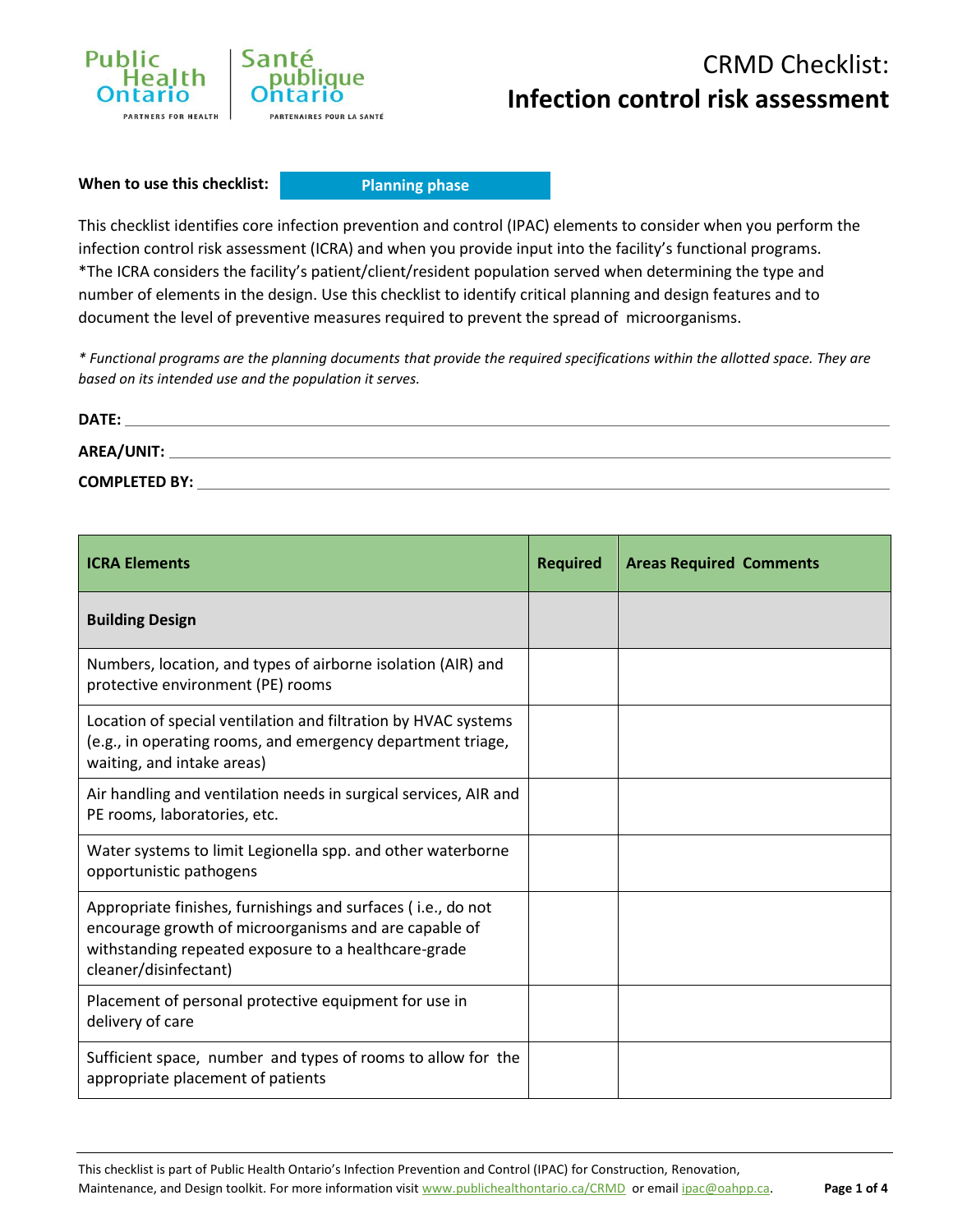| <b>ICRA Elements</b>                                                                                                                                                               | <b>Required</b> | <b>Areas Required Comments</b> |
|------------------------------------------------------------------------------------------------------------------------------------------------------------------------------------|-----------------|--------------------------------|
| Number and locations of inpatient rooms designated as<br>single-bed rooms. Exceptions for inclusion of multi- bed<br>rooms when need is demonstrated                               |                 |                                |
| Single occupancy patient treatment areas (inpatient or<br>outpatient)                                                                                                              |                 |                                |
| <b>New Building Site</b>                                                                                                                                                           |                 |                                |
| Number, location and design of plumbed hand-washing<br>stations, including soap dispensers and paper towel<br>dispensers                                                           |                 |                                |
| Number and location of alcohol-based hand rub (ABHR)<br>dispensers                                                                                                                 |                 |                                |
| Waste management system should be chosen based on the<br>needs of the facility and with input from the end users                                                                   |                 |                                |
| Requirements for reprocessing areas                                                                                                                                                |                 |                                |
| Number and locations of emergency / first-aid requirements<br>(eye-wash stations)                                                                                                  |                 |                                |
| Number and location of storage areas for patient-care<br>equipment                                                                                                                 |                 |                                |
| Number and location of housekeeping closets                                                                                                                                        |                 |                                |
| <b>Existing Building Site</b>                                                                                                                                                      |                 |                                |
| Impact of disruption to essential services to<br>patients/clients/residents and employees                                                                                          |                 |                                |
| Could include water or ventilation shutdowns that may<br>require the relocation of patients to other areas during the<br>renovation                                                |                 |                                |
| Impact to patients/clients/residents with respect to moving<br>debris, traffic flow, and cleanup                                                                                   |                 |                                |
| Facility may need to consider redirecting traffic patterns for<br>patients, staff and supplies to minimize exposure to dust and<br>other contaminants associated with construction |                 |                                |

This checklist is part of Public Health Ontario's IPAC for CRMD toolkit.

For more information visit www.publichealthontario.ca/CRMD or email ipac@oahpp.ca. **Page 2 of 4**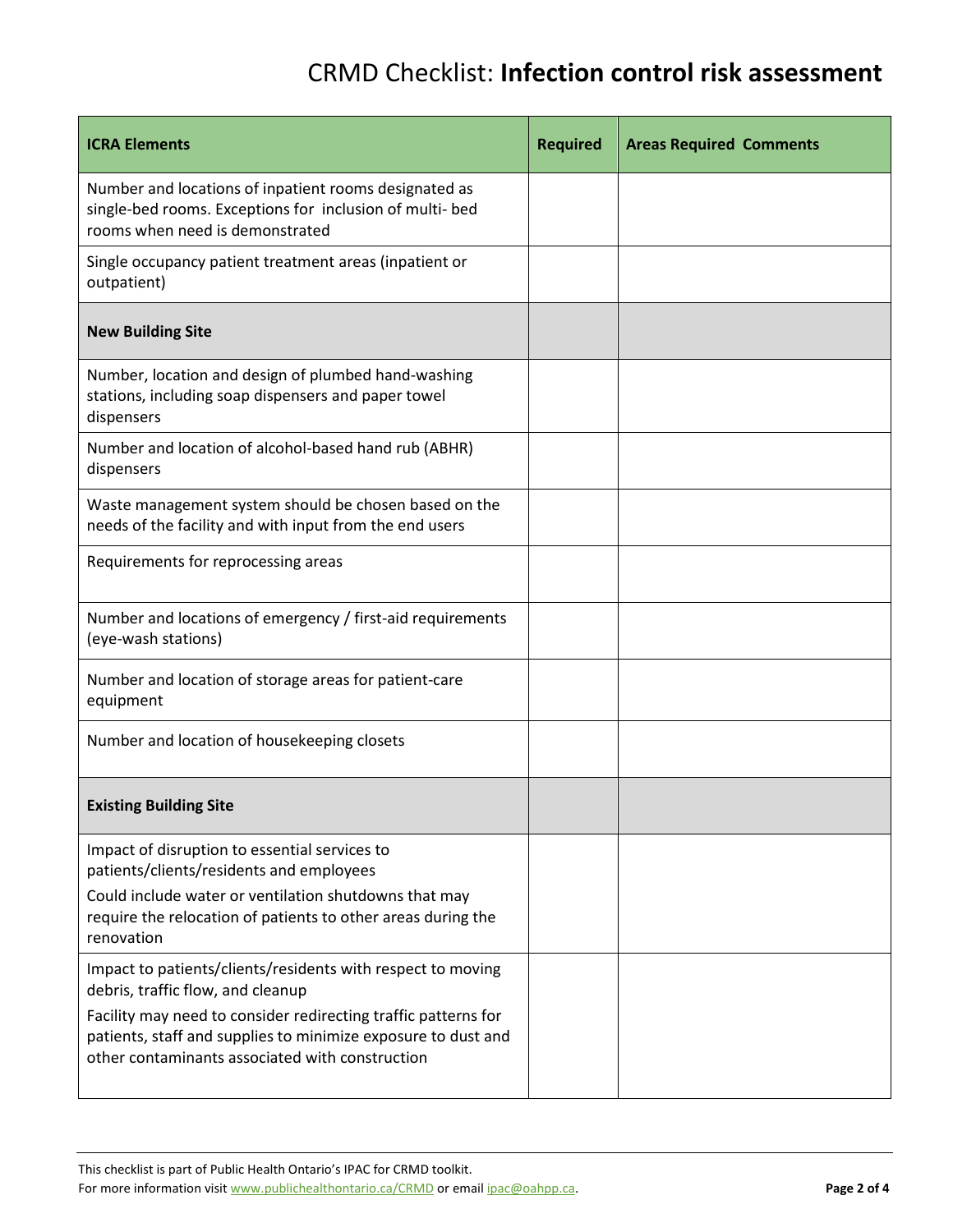| <b>ICRA Elements</b>                                                                                                                                                                                                                                                     | <b>Required</b> | <b>Areas Required Comments</b> |
|--------------------------------------------------------------------------------------------------------------------------------------------------------------------------------------------------------------------------------------------------------------------------|-----------------|--------------------------------|
| Identification of specific hazards and additional protective<br>measures that may be required                                                                                                                                                                            |                 |                                |
| Could include asbestos removal during renovation projects<br>which requires a higher level of preventive measures                                                                                                                                                        |                 |                                |
| Identification and location of known hazards                                                                                                                                                                                                                             |                 |                                |
| Location or relocation of patients/clients/residents based on<br>susceptibility to infection and definition of risks to each.<br>Determined by using the risk assessment matrix to identify<br>type of work being done and location within facility<br>(See CSA Z317.13) |                 |                                |
| <b>Preventive Measure Analysis</b>                                                                                                                                                                                                                                       |                 |                                |
| Identification of the required preventive measures to protect<br>adjacent areas and susceptible patients/clients/residents<br>from airborne and waterborne contaminants                                                                                                  |                 |                                |
| Patient/client/resident placement and relocation                                                                                                                                                                                                                         |                 |                                |
| Interim provisions identified for heating, ventilating, air<br>conditioning, and water supply systems                                                                                                                                                                    |                 |                                |